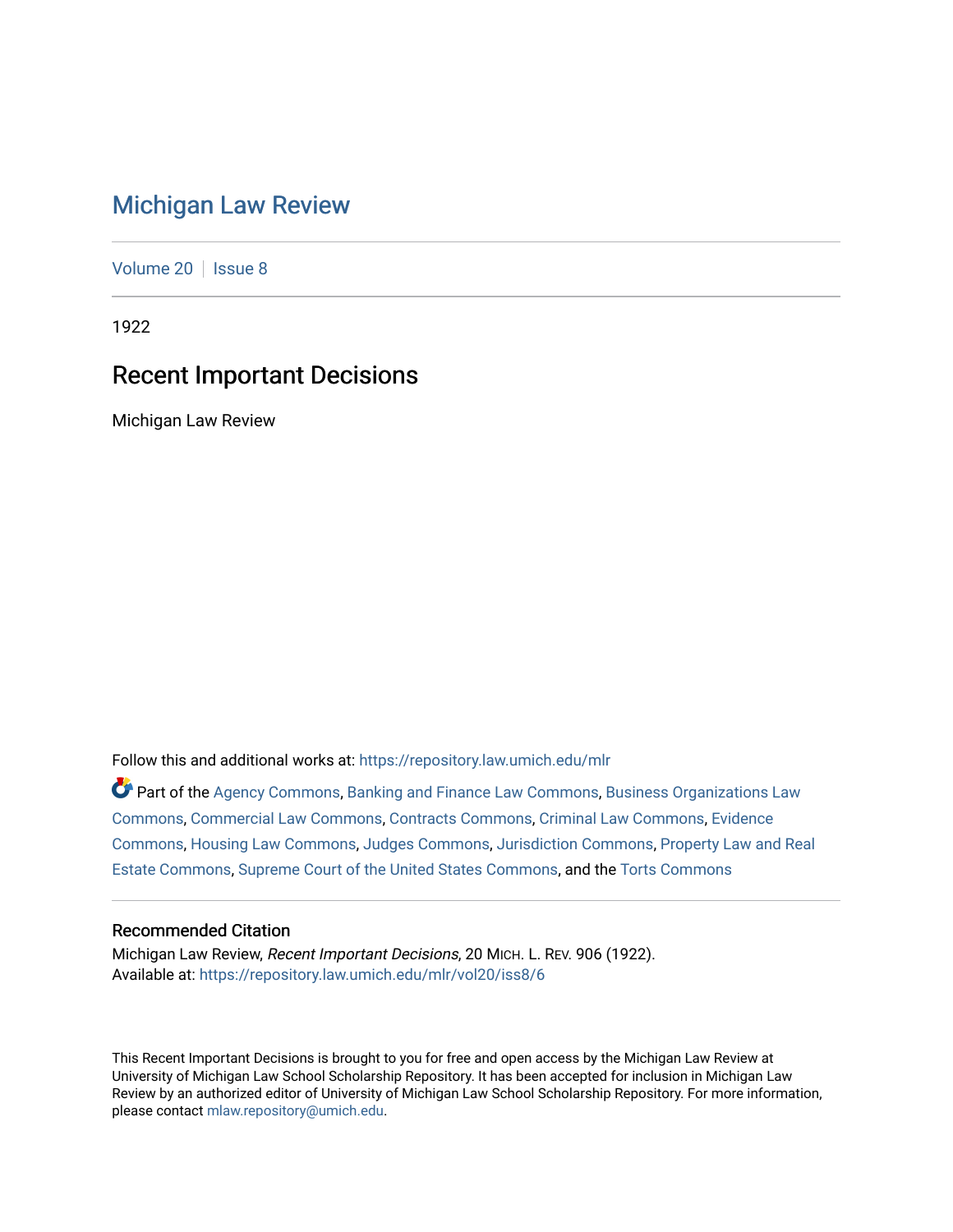### RECENT IMPORTANT DECISIONS

AGENCY-AGENT'S LIABILITY FOR NEGLIGENCE.-The plaintiff, a dealer in fruit, entered into an agreement with a railroad company in which the carrier agreed to transport fruit from Texas to Iowa, the railroad undertaking to furnish the necessary refrigerator equipment for handling the shipments and to put ice into the cars at certain points a'long the line The railroad company procured the defendant to furnish the cars required for handling plaintiff's shipments and to ice the cars as agreed between the plaintiff and the railroad company. The defendant negligently loaded and iced the cars containing a cargo of plaintiff's fruit, and as a result it was greatly damaged. *Held,* that the agent was guilty of misfeasance in the performance of its contract with its principal, and for this it was liable directly to the plaintiff. *Emery* & *Co.* v. *American Refrigerator Transit Co.* (Ia., 1921), 184 N. W. 750.

In passing upon the liability of the agent to third persons for negligence in the performance of duties devolving upon him by reason of his employment, three theories of liability have been evolved. Following a dictum of Lord Holt in *Lane v. Cotton*, I Ld. Raym. 646, it has been held that an agent is not liable to the third person for such negligence. *M11rray*  v. *Usher,* II7 N. Y. 572 (dictun~); *Van A1itwerf?* v. *Linton,* 35 N. Y. S. 318; *Delaney* v. *Rocher.eau* & *Co.,* 34 La. Ann. II23; *Albro* v. *Jaquith,* 4 Gray (Mass.) 99; *Feltits* v. *Swan,* 62 Miss. 415; *Henshaw* v. *Noble, 7* Oh. St. 226; *Drake* v. *Hagan,* 108 T'erin. 265; *Labadie v. Hawley,* 61 Tex. 177· Other authorities, following what seems to be the reasoning of the principal case, adopt Lord Holt's *dictuni,* in which he said that the agent was liable for misfeasance, and hold the agent liable when he has been negligent, on the theory that the negligence converts what otherwise would have been a proper performance of his duties into misfeasance. *Bell* v. *Josselyn,* 3 Gray (Mass.) 309; *Lottman* v. *Barnett,* 62 Mo. 159; *Southern Ry. Co.* v. *Rowe,* 2 Ga. App. ·557; *Ellis* v. *McNaughto1i, 76* Mich. 237; *Greenberg* v. *Liimber Co.,* 90 Wis. 225. The weight of modern authority comes to a similar resu1t, but simply inquires whether the agent has exercised that degree of care in his actions which the law requires in the particular situation. *Lough v. John Davis Co.*, 30 Wash. 204; *Haynes' Admrs.* v. *C., N.* 0. & *T. P. R. Co.,* 145 Ky. 209; *Schlosser* v. *G. N. R. Co.,* 20 N. D. 406; *Jacks·* v. *Orth Lumber Co.,* 121 Minn. 46I; *Risfog* v. *Ferris,* 216 Ill. App. 252; *Mayer v. Building Co.,* 104 Ala. 611. The difficulties in determining whether the agent owes any duty to third persons. When the agent has been put in control of property, or given other powers ·which an independent actor would have, it should be held that he owes a duty to third persons to use due care in what he does, the same as any other individual. See I MICH. L. REV. 315, where a discussion of the principles involved will be found.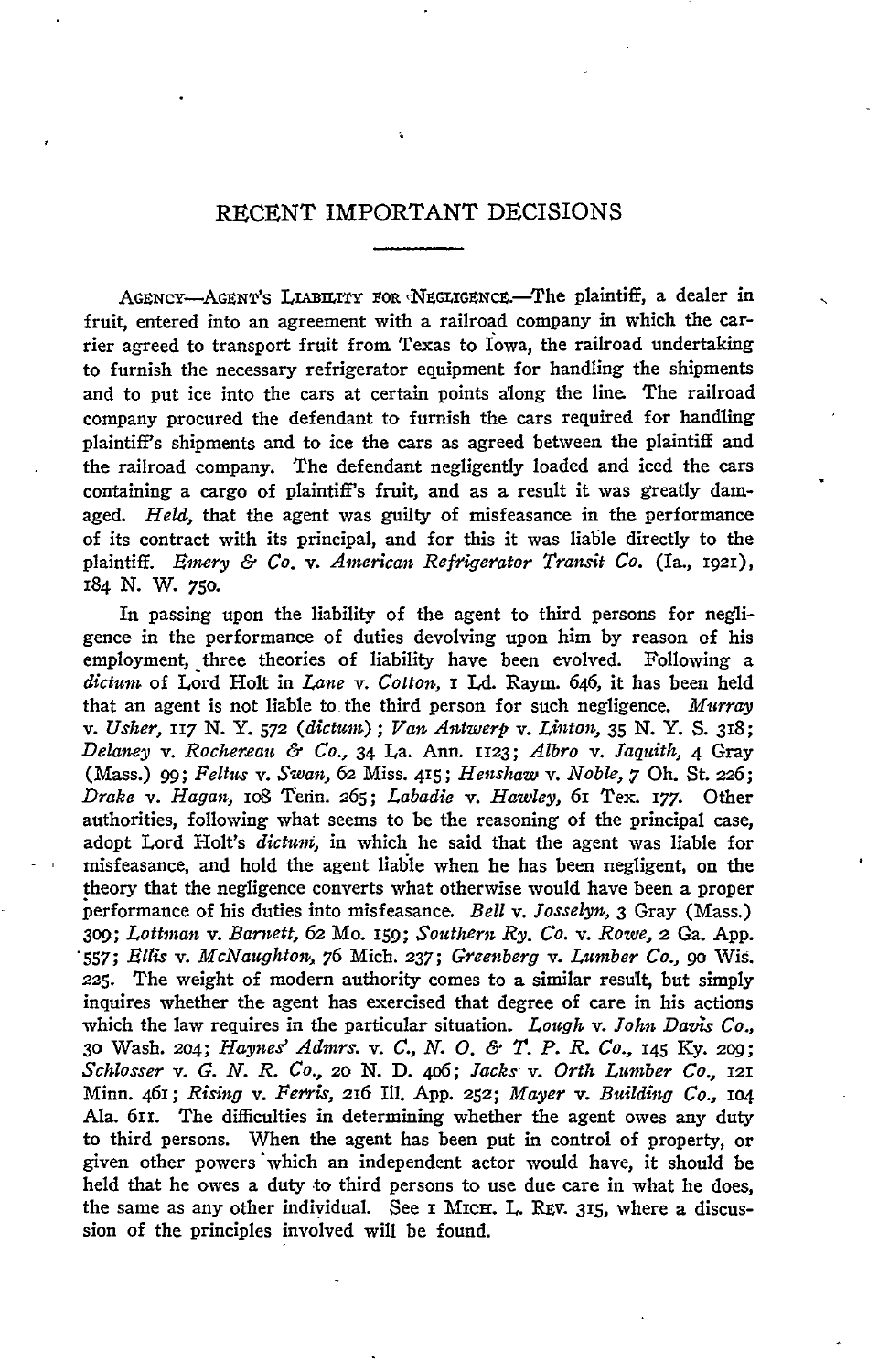APPEAL AND ERROR-SETTLEMENT OF EXCEPTIONS BY STIPULATION OF PAR-TIES AFTER EXPIRATION OF TIME LIMIT.-After the time set by court rule for settling and filing a bill of exceptions, the appellant entered into a stipulation with the appellee to extend the time for so doing. When the record settled according to this agreement came before the court of error, the appellee moved to strike out the bill of exceptions on the ground that it had not been settled according to law. To have this point decided the United States circuit court certified the following question to the Supreme Court: "Is the bi'll of exceptions as above set forth settled and certified to this court in contravention of law in that the term had expired before the same was offered for settlement?" *Held,* that the exceptions could not be considered, on the ground that jurisdiction cannot be conferred on the courts of the United States by consent and the court rule was for the acceleration of procedure and could not be waived by the parties. *Exporters of Manufacturers' Products Co.* v. *Butterwort!z,.Judson Co.,* U. S. Sup. Ct. Adv. Op. No. 390 (April 10, 1922).

By this judgment the Supreme Court has reversed its former practice of allowing delay in settling exceptions to be regulated by the parties. This practice was recognized by implication as late as the case of *Jennings v*. Philadelphia Ry., 218 U. S. 255, in which relief was refused only because no actual consent was shown, the court saying: "There must be express consent, or consent which would equitably estop the opposite party from denying that he consented." And in *Waldron v. Waldron*, 156 U. S. 361, a case identical with the principal case except that in it consent was given during the term, it was held that consent would extend the time during which a bill of exceptions could be settled. As the theory of the instant case is that jurisdiction is given only by a strict compliance with the court ru1e, and there is in the rule no express exception made for the case of consent given during the term, it can make no difference whether it is given during the term or after the term has expired. The view which the Supreme Court has swung over to is sustained by the great weight of authority among the state courts. *Crowe v. Charleston*, 62 W. Va. 91, 3 Ann. Cas. IIIO; *Perkfos* v. *Perkins,* 173 Mich. *6go.* There are, however, scattered cases contrary to the proposition that strict compliance with the statutes regulating the time for exceptions is necessary for the appellate court to have jurisdiction of them. In New York, in the case of a delayed appeal, it was held that the court of appeal has general power to review judgments and that consent does not confer it but is merely a waiver of the right to insist that the time has passed for bringing the appeal. *Jacobs* v. *Morange,*  1 Daly (N. Y.), 523. In *Morrison v. Craven*, 120 N. C. 327, the court held in regard to a delayed docketing of an appeal that "Where the counsel waive the required diligence the court wi'll not exact it" *-Sleek* v. *King,* 3 Pa. St. 2u, which involved a delay in taking appeal, lays down the rule that if the other party has appeared in court he cannot deny its jurisdiction. Coming to cases more directly in point, in *Perryman* v. *Burgster,* 4 Port (Ala.) 505, the transcript was considered, although it was not filed in time. See also

≸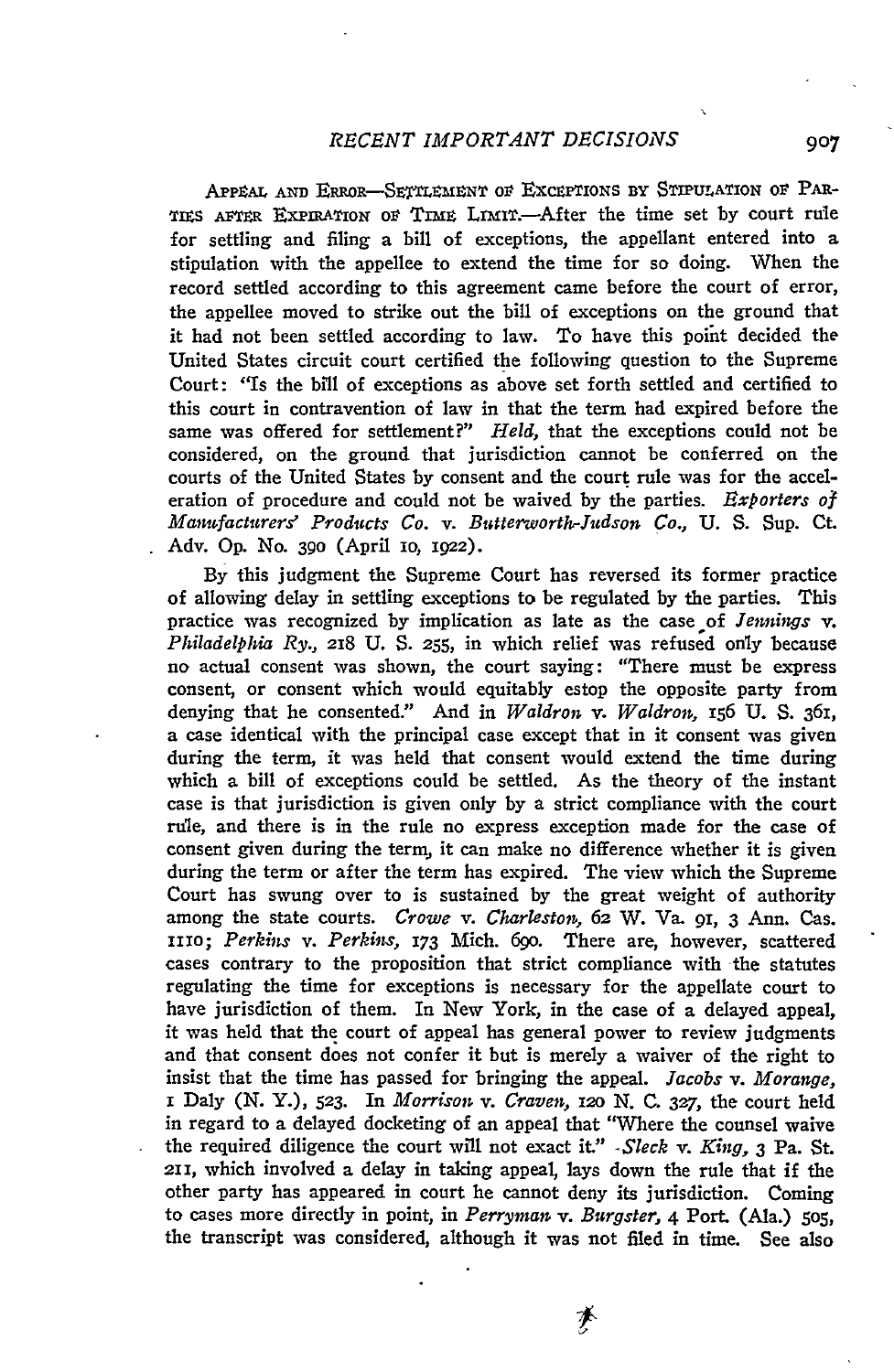#### 908' *MICHIGAN LAW REVIEW*

*State* v. *Williams,* 64 Ind. 226. In *Steven* v. *Neb. fas. Co., 29* Neb. 187, the transcript was filed too late, but the court received it, saying: "The district court has jurisdiction over the subject matter of the action, and by the defendant in error agreeing'to a continuance of the cause it conferred upon that court jurisdiction of its person." In the last analysis, the question certified real1y resolves itself into an inquiry whether the time limit for settling exceptions is for the benefit of the litigants alone or is designed summarily to accelerate the course of' judicial proceedings without reference to the convenience or wishes of the parties.

BILLS AND NOTES-PAYEE AS HOLDER IN DUE COURSE.- D made a note payable to P in payment for certain shares of stock purchased from M. The note was delivered to M, who thereafter sold it to P. In an action on the note it was *held,* the fact that P was the payee did not preclude him from being a holder in due course within the meaning of the Negotiable Instruments Law. *Bank v. Randell* (Neb., 1922), 186 N. W. 70.

The holding in the instant case turns upon the construction to be placed on the word "negotiate" as used in Section 30 of N. I. L., which provides: "An instrument is negotiated when it is transferred from one person to another in such manner as to constitute the transferee the holder thereof. If payable to bearer, it is negotiated by delivery; if payable to order, it is negotiated by the indorsement of the holder completed by delivery." Section 52 of the act, which defines holder in due course, prescribes that at the time the instrument was "negotiated" to him he must have had no notice, etc. The act also provides specifically that the payee is a holder (§ 191) and that every holder is *Prima facie* a holder in due course (§ 59). It would appear elementary that such construction should be given ambiguous terms in the statute as will harmonize a11 the sections if possible. This can be accomplished by considering the first sentence of Section 30 as a complete definition of "negotiate" and the second sentence as illustrative of the usual methods of negotiation, but not necessarily the sole methods. If the payee is prima facie a holder in due course delivery to him by the maker or by a third person intrusted by the maker with the instrument must be a negotiation to him within the meaning of sections 30 and *52.* Before N. I. L. it was well settled that the payee might be a holder in due course. *Armstrong* v. *Am. Bank,* 133 U. S. 443. The Nebraska court, however, had held to the contrary. *Camp* v. *Sturdevant,* 16 Neb. 693. Some courts have held that N. I. L. effected some change in this respect. *Va11der Ploeg* v. *Vaii Zimk,* 135 Ia. 350, L. R. A. (n. s.) 490, *note,* 6 MrcH. L. *R.Ev.* 77; *Bank* v. *Walch,* 76 Or. 272; *Bank* v. *Edwards,* 243 Mo. 553; *Bowles* v. *Clark, 59* Wash. -336 L. R. A. (n. s.) 6I3, *note.* The Iowi and Oregon courts, however, have denied that a payee may never be a holder in due course. *Vander Ploeg* v. *Van Zimk, supra; Simpso1i* v. *Bank,* 94 Or. 147. The prevailing view is that the statute has not changed the Law of Merchants. *Bost01i Steel* & *Ir01i Co.* v. *Steuer,* I83 Mass. 140; *Liberty Tmst Co-.* v. *Tilton,* 217 Mass. 462, L. R. A. 1915 B 144, *note; Ex Parte Goldberg* & *Lewis,* l9I Ala. 356, L. R. A.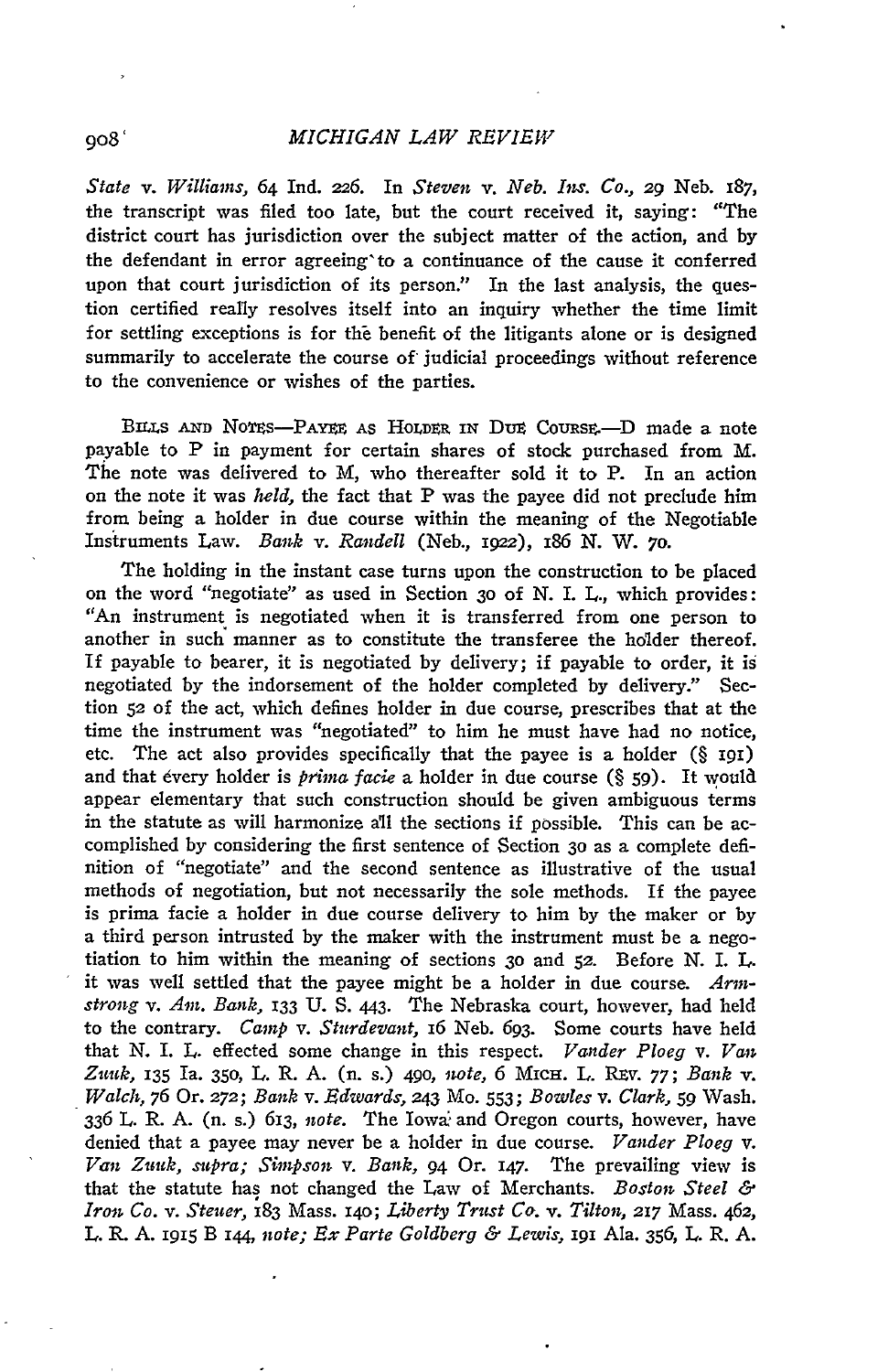1915 F II57, *note; Johnston* v. *Knipe,* 26o Pa. 504 The situation under the English Bills of Exchange Act is somewhat in doubt . The Divisional Court in *Herdman v. Wheeler* [1902], I K. B. 361, held the payee not to be a holder in due course, and the Court of Appeal in *Lloyd's Bank* v. *Cooke*  [1907], I K. B. 794, on almost identical facts reached the opposite conclusion basing their decision on the ground of estoppel. For the sake of uni- $\cdot$ formity, if for no other reason, it is gratifying to see Nebraska adopt the prevailing view under N. I. L. after being in the minority before the statute was adopted. For an interesting discussion of uniformity under N. I. L. see 50 U. OF PA. L. REV. 471.

BULK SALES ACT-TRANSFER TO CORPORATION ORGANIZED TO TAKE OVER AND CONTINUE THE BUSINESS-APPLICABILITY OF STATUTE. The officers of an insolvent corporation organized a new corporation and transferred to the new corporation, which was organized to take over and continue the business, a substantial portion of the assets of the inslovent corporation, without complying with the Bulk Sales Act. *Held*. The transfer was within the Bulk Sales Act and void. *Keedy* v. *Stealing Electric Appliance Co.,*  (Del. 1921), 115 Atl. 359.

But few cases have passed upon this phase of the question and they furnish a diversity of conclusion. Upon the one hand is the holding in *Maskell v. Alexander*, 100 Wash, 16 to the effect that the transfer of an entire business to a corporation organized to take over the business in consideration for stock in the new corporation is not a transfer within the Bulk Sales Act. This decision was upon the ground that the sale was not for cash, but for corporate stock, which was as available for the satisfaction of the claims of the creditors after the transfer of the merchandise as the merchandise was before. Wherefore the transaction did not violate the object of the law, which it was said was to prevent a vendor from selling his stock of goods, pocketing the proceeds, and leaving his creditors remediless. An inferior court in *West Shore Furniture Co. v. Murphy*, 141 N. Y. Supp. 835, assumed, as did the principal case, that the transfer was within the act. Evidently these courts interpret the statute strictly, and construe the act as an absolute prohibition against all sales not made in the ordinary course of business, instead of a prohibition against only those transfers which would work to the detriment of the creditors. This was the view taken by the court in *Marlow* v. *Ringer, 79* W. Va. 568. In that case A and B having stocks of goods of equal value formed a partnership. As to whether this was a transfer within the statute the court said "this realignment of interest of course did not work any impairment or diminution in the value of the property that could be subjected to the payment of the transferor's debts. But as the statute expressly condemns as void the sale in bulk of any part of a stock of merchandise otherwise than in the ordinary course of trade, and in the regular and usua'l prosecution of the seller's business" the transfer was held to be within the statute. The Bulk Sales Act being in derogation of the common law and a restriction upon alien-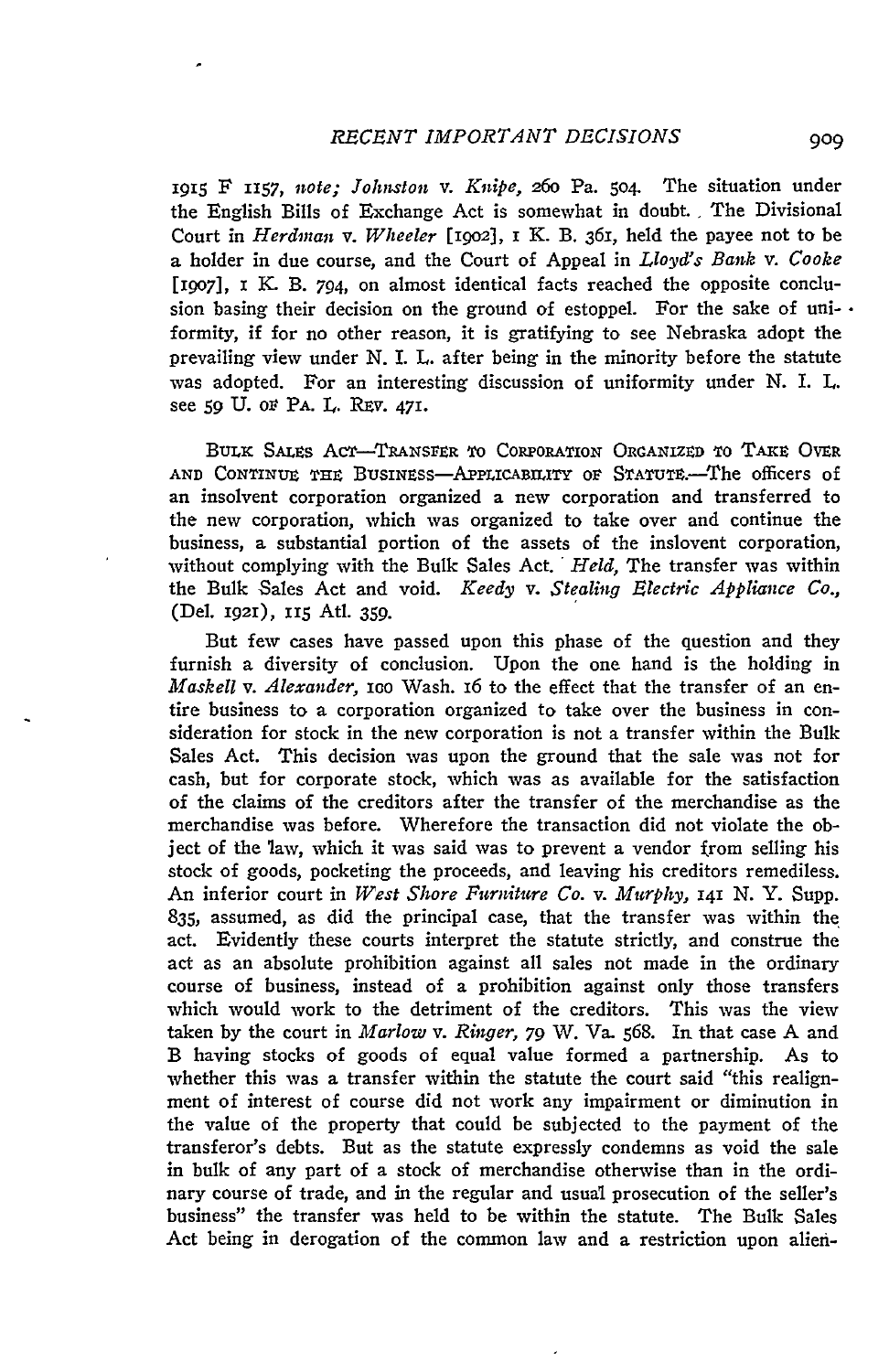#### 9IO *MICHIGAN LAW REVIEW*

ation, it would seem that the Washington court has taken the better view in construing the act to be a prohibition against only such transfers as would work to the detriment of the creditor. Hence it would seem that a transfer to a corporation in return for a stock should not be within the statute for the debtor's property remains the same in value.

CONTRACTS-AGENCY-WHEN HAS A BROKER PERFORMED SO AS TO BE EN-'tI'tLED TO A CoMMISSION?-Plaintiff, a broker, sued for his commission under an agreement by the terms of which- he was to find a purchaser for land on or before March I4, 19r5. On March roth, plaintiff mai1ed a notice to defendant's intestate stating that he had procured a purchaser, and the prospective purchaser sent to the vendor an unqualified acceptance. of his offer. Other efforts were made by the broker and prospective purchaser to notify defendant's intestate that the purchaser was ready, willing, and able to buy on the terms specified. The facts indicated that failure to complete the transaction was caused through the evasions of the vendor. *Held,* plaintiff was entitled to recover on the ground that his letter mailed March roth was notice to defendant's intestate and binding on him from the time it was deposited in the mail. *Lingquist* v. *Loble* (Montana, 1922), 204 Pac. r70.

The court seems to indicate that the acceptance mailed by the broker within the time specified was essential to his right of recovery, and numerous cases are cited hplding that an acceptance is binding from the time it is mailed. It would seem, however, that this principle of contract is not applicable to this case. The broker has very few of° the characteristics of an ordinary agent. The agreement between broker and vendor is ordinarily susceptible of either one of two interpretations. The broker may be in the position 0£ one to whom the vendor has made an offer of a unilateral contract. The owner offers to pay a commission if the broker will perform certain acts, i. e. find a purchaser. The broker under this interpretation does not agree that he will find a purchaser. He may, however, accept the owner's offer and thus change it into a binding contract by the performance of the act stipulated, MECHEM ON AGENCY, (Ed. 2), § 2429, or the agreement may be construed as a bilaterial contract, 20 MICH. L. REV. 788. If the first interpretation is adopted, then finding a purchaser would seem to constitute a sufficient acceptance of the offer, notice being essential only as a condition subsequent. See *Brown* v. *Smith,* 13r Mo. App. 59; *Veale* v. *Green,*  - *79* S. W. 73r; *Cf. Bishop* v. *Eaton,* 16r Mass. 4g6. However, if the contract between the principal and broker be construed as bilateral, then the question arises has the broker sufficiently performed his undertaking so as to be entitled to a commission and was notice as given in his letter of March roth essential to his cause of action. Even under this theory, it would seem that the notice within the time specified was not material. The understanding was that he find a purchaser within the time who was ready, willing and able to purchase. Where the understanding was to sell land within a specified time, it was held that if the buyer was actually found within that time although not reported 'to the principal unti1 afterward, the broker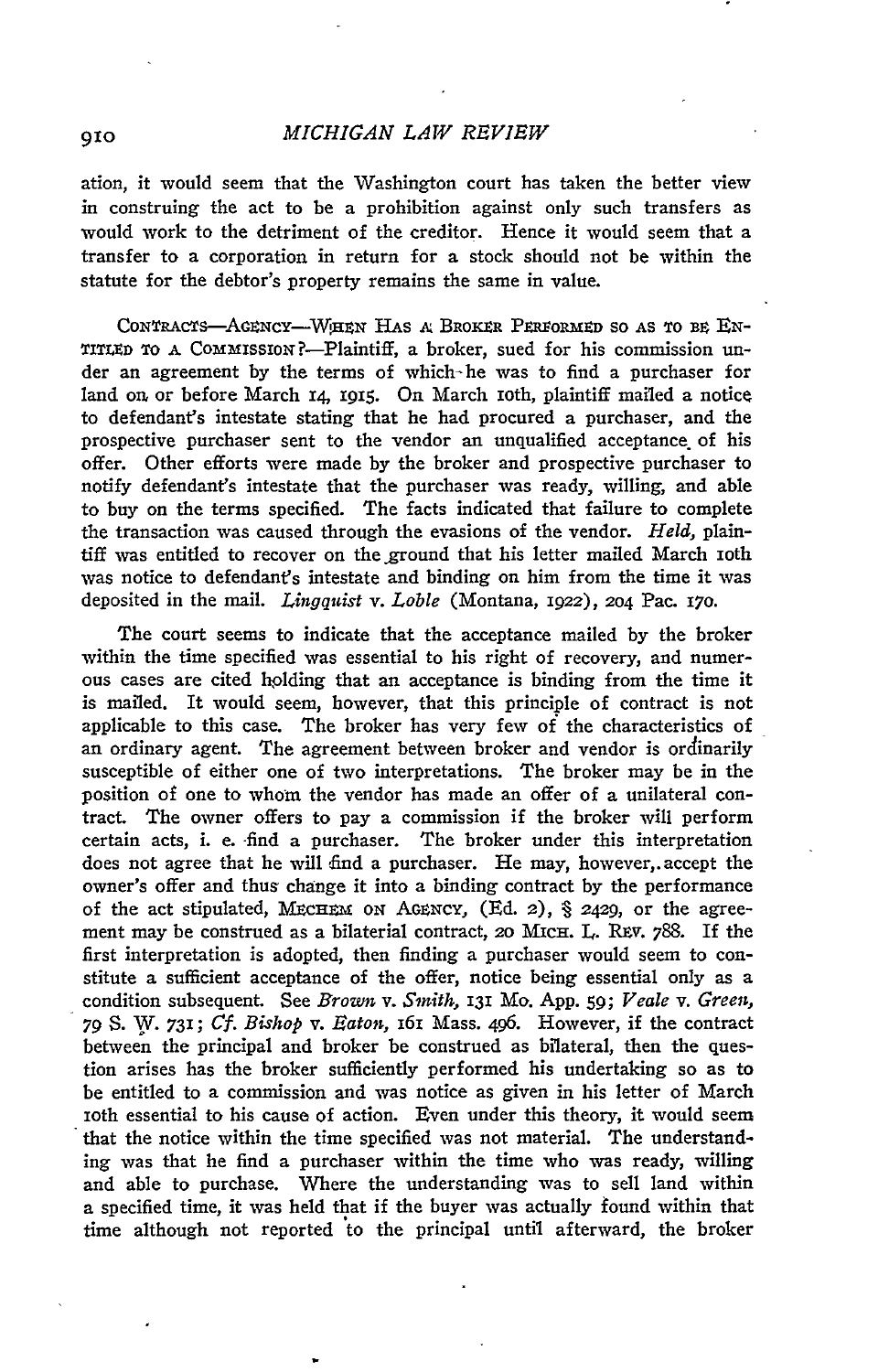might, nevertheless, recover, the principal not having been prejudiced by the delay, Schramm v. Wolff, (Texas, 1910), 126 S. W. 1185. But assuming that under the bilateral theory notice of performance within the time specified is essential, it is well estabiished that when performance is prevented by the acts of the principal, the cause of action is not defeated. *Lundell* v. *Schultz, 186 Ill. App. 245, WILLISTON ON CONTRACTS, § 677.* 

CONTRACTS--ILLEGALITY OF "TYING CLAUSES" IN A LEASE OF MACHINERY UNDER THE CLAYTON ACT.—Defendant, through its patents, controlled a very large portion of the business of supplying shoe machinery. Shoe machinery was leased to shoe manufacturers upon conditions, some of which were (I) that the machinery would be used only on shoes upon \_which certain other operations were performed on other machines of defendant; (2) that if lessee failed to use exclusively certain kinds of machines made by defendant, lessor could cancel all leases; (3) that lessee should purchase all supplies from defendant; (4) that lessee should buy all additional machinery of a certain class from defendant; (5) that royalty should be paid on a11 shoes operated upon by machines of competitors. In a suit by the United States to restrain the defendant from making leases containing such restrictions, *held,* such restrictions were invalid under § 3 of the Clayton Act which makes it unlawful for persons engaged in interstate commerce to lease machinery, whether patented or unpatented, upon condition that the lessee shall not use machinery of the competitors of the lessor, where the effect of such lease may be substantially to lessen competition or to tend to create a monopo1y. *United Shoe Machinery Corporation* v. *United States,*  U. S. Sup. Ct. Adv. Op., No. 110, Oct. Term, 1921.

In the absence of the statute, leases of machinery containing "tying clauses" similar to those enumerated above have been upheld. *United Shoe Machinery Co.* v. *Brmiet* [I909], A. C. 330; *United States* v. *United Shoe Machinery Co., 247 U. S. 32. But the court in the principal case decides* that such restrictions are prohibited by the Clayton Act for, though "the clauses enjoined do not contain specific agreements not to use the machinery of a competitor of the lessor, the practical effect of these drastic provisions is to prevent such use." The defendants' chief defense was that the Act is an unconstitutional limitation upon the rights secured to a patentee and is therefore a taking away of property without due process. But the Supreme Court has formerly held that a patent confers upon the patentee only the exclusive right to make, use, and sell the invention and confers no privilege to make contracts in themselves illegal. Motion Picture Patents Co. v. Uni*versal Film Co.,* 243 U. S. 502; *Standard Sa11itary Mfg. Co.* v. *U. S.,* 226 u. s. 20.

CRIMES-MENS REA-Defendant was indicted for having sold a derivative of opium in violation of the federal Narcotic Act of I9I4, 38 STAT. 785. He demurred on the ground that the indictment failed to charge that he knew the derivative to be such. *Held,* the statute did not make such knowledge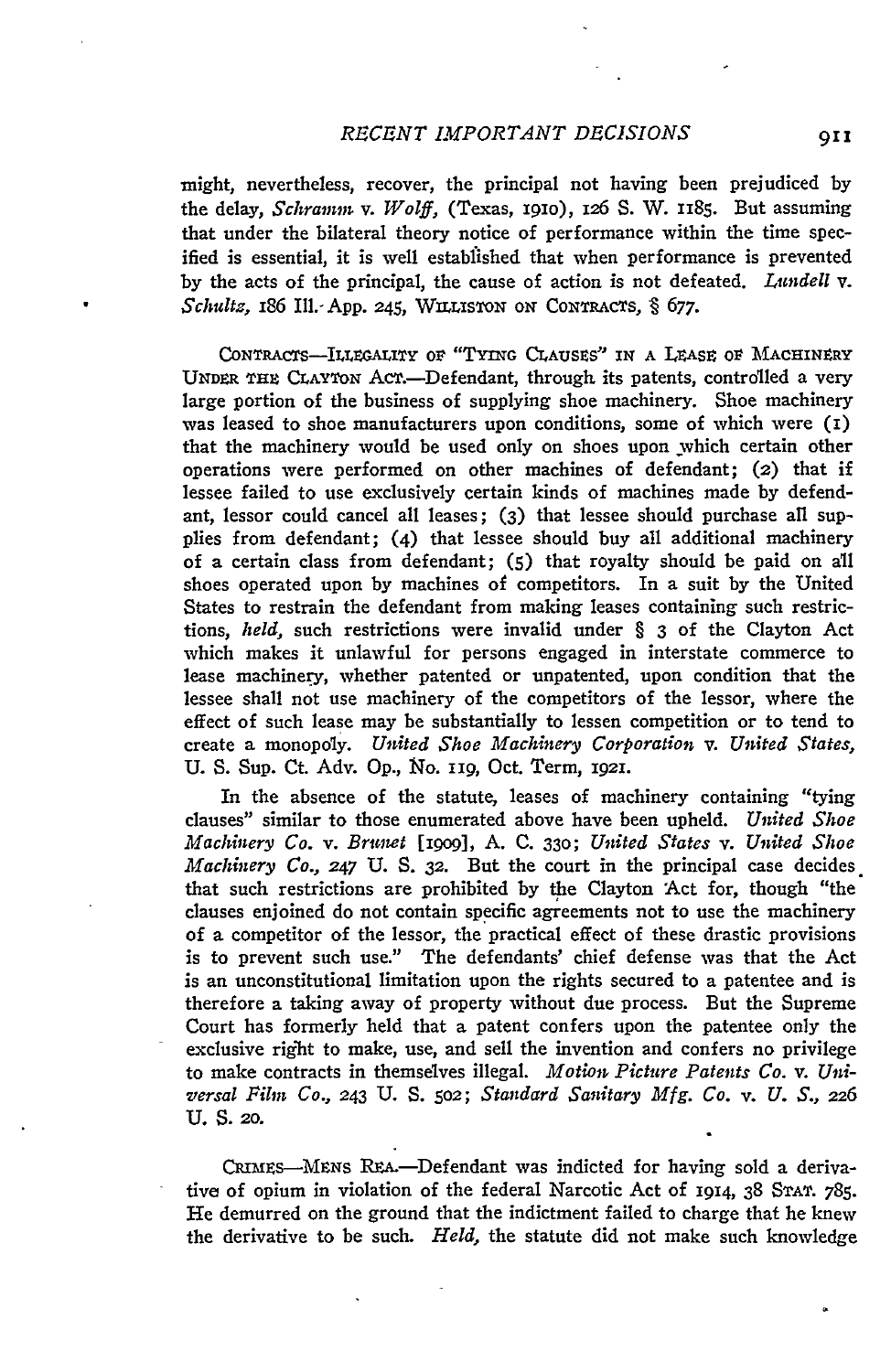an ingredient of the offense and the allegation was not necessary. *United States* v. *Balint,* 42 Sup. Ct. 3or (March 27, 1922).

There is plenty of authority in accord with the principal case. Ignorance of fact and, therefore, absence of evil intent are no defense if the statute negatives that common law essential. *Com. v. Mixer, 207* Mass.  $141$ ; *People v. Christian, 144 Mich. 247; Rex v. Wheat, [1921] 2 K. B. 119, 20* MICH. L. REV. 108. The mere fact, however, that a statute does not contain the word "knowing'ly" or otherwise expressly require knowledge of fact, does not definitely indicate that knowledge is not an element in the crime. Such a requirement may be judicially implied. *Faiilks* v. *People,*  39 Mich. 200; *Reg.* v. *Tolson,* 23 Q. B. Div. I68. Consideration of extrinsic circumstances is suggested in the latter case as a basis for interpretation of the statute. As to the constitutionality of statutes which negative knowledge as a necessary element in criminal liability, see, DUE PROCESS AND PUNISH-MENT, 20 MICH. L. REV. 614.

DEEDS-MENTAL CAPACITY MAY EXIST THOUGH GRANTOR HAS NOT CA-PACITY TO DO BUSINESS GENERALLY.-Grantor, a widow 93 years of age, made a deed of land to her two granddaughters, fo11owing a family consultation at which grantees were present. Plaintiff, grantor's guardian, sued in equity to set deed aside, alleging that grantor was mentally incompetent to execute a deed. *Held,* mental capacity may exist though grantor has not capacity to do business generally. *S1ttherland State Bank* v. *Fiergason* (Iowa, I922), I86 N. W. 200.

The degree of mental capacity required to uphold a deed varies with the circumstances surrounding the conveyance, the requirement being that the grantor understand the transaction in hand in all its consequences. Akers v. *Mead,* 188 Mich. 277; Chamberlain v. Frank, 103 Neb. 442; Swan v. Stev*en's Estate, 2o6* Mich. 694. A distinction is to be noted between deeds in the nature of gifts or testamentary conveyances, and those resulting from an ordinary contract of sale. *Hamlett v. McMillin* (Mo., 1921), 223 S. W. 1069. The doctrine of the instant case is probably limited to the former, as capacity to do business generally is an ordinary test. in cases of the latter type. *Porterfield* v. *K11ss,* (Mo., I920), *226* S. W. 2I; *Bordner* v. *Kelso,* 293 Ill. I75·

EVIDENCE-SHOULD JUDGE OR JURY DETERMINE WHETHER CONFESSION WAS VOLUNTARY?-Defendant was charged with murder, and on trial his confession was offered in evidence by the prosecution, and admitted by the court for determination of the jury as to whether it was voluntary. Defendant contended it was obtained by "third degree" methods, but the on'ly evidential element raising any issue as to whether it was made freely and voluntarily was defendant's denial of any knowledge of it, or of having made or signed it. There was abundant evidence supporting the contention of the prosecution that it was made voluntarily by defendant. *Held,* assuming there was created a tangible doubt as'to the voluntary character of the confession, it was proper for the court to admit it and leave the question to the jury. *People* v. *Utter* (Mich., I92I), I85 N. W. 830.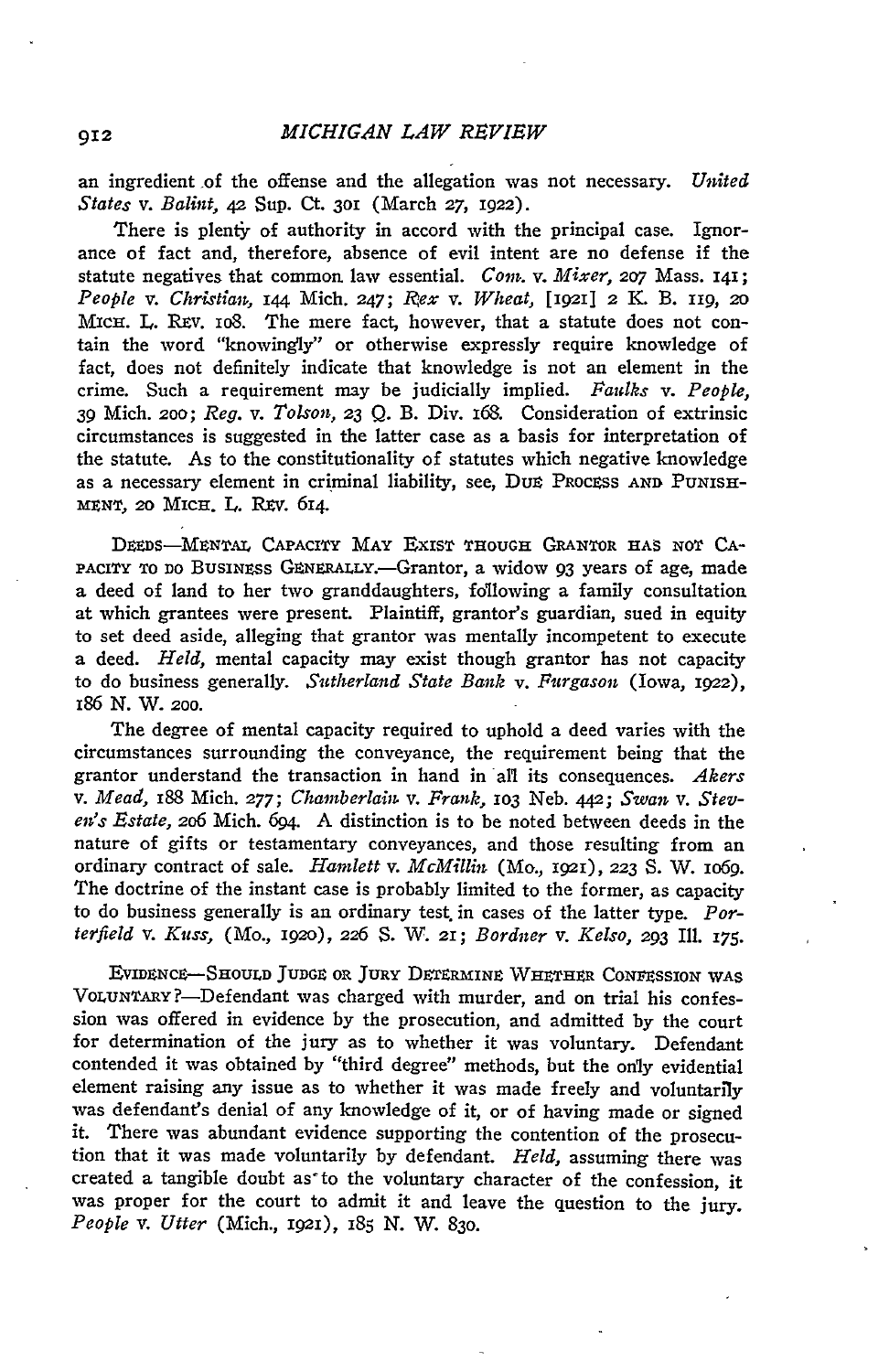The principal case follows the general rule laid down by previous cases in Michigan, which is in accord with one line of authorities holding that when the evidence is conflicting as to whether a confession was voluntarily obtained, the question should be left to the jury under instructions to disregard the confession if upon all the evidence they believe it was involuntary. *People* v. *Biossat,* 2o6 Mich. 334; *People* v. *Lipsczinska,* 212 Mich. 484; *Commo11wealth* v. *Piper,* 120 Mass. 185; *Williams* v. *State* (Texas, 1920), 225 S. W. 177; *Bonner v. State* (Ga., 1921), 109 S. E. 291. Directly opposed to that line of cases is the older and possibly more generally accepted doctrine that whether a confession was freely and voluntarily made is a matter of admissibility of evidence to be determined by the court, which doctrine is more in accord with the elementary principles defining the functions of judge and jury. WlGMORS ON EVIDENCE, § 86r. See *Maclien* v. *State*  (Ala., 1920), 85 So. 857; *Hauk* v. *State,* 148 Ind. 238; *Ellis v. State;* 65 Miss. 44; *Biscoe* v. *State,* 67 Md. 6; *Stiner* v. *State,* 78 Fla. 647; *People* v. *Colum*bus (Cal., 1920), 194 Pac. 288. Variations of the two rules are not infrequent as in *Commonwealth v. Sherman*, 234 Mass. 7, where it was held that the judge should first apply the rules of law to the confession in question, and after admitted by him, the jury should apply them again with power to reject the confession if not voluntary. To the same effect see *Wilsou v.* U. *S.,* 162 U. S. 613. In *State* v. *Storms,* n3 Ia. 385, it was held that when the court is in doubt as to the voluntary character of the confession, it should be left to the jury. In *Burton* **v.** *State*, 107 Ala. 108, the court held that the jury should consider whether the confession was voluntary in passing on its weight, but once it was admitted by the court, the jury could not wholly neglect it, it not being their duty to determine the question of admissibility. In such a case the jury will consider the same facts as the court did, but with the purpose of determining credit rather than admissibility. In *State* v. *McDaniels* (N. M., 1921), 196 Pac. 177, the court held that the admission or rejection of a confession in the first instance is for the court, but if after its admission a conflict of evidence arises as to its voluntary character, the question of whether voluntary or not is for the jury. If the facts surrounding the confession are uncontroverted, the court should rule on its admissibility as a question of law, and under either of the two established rules the decision in the trial court is generally fina1, subject to reversal only if there is a clear error in the result.·

JURISDICTION-TRESPASS TO REAL PROPERTY-LOCAL ACTION.-The plaintiff brought an action of trespass in Idaho for injuries caused to his land in Washington by acts of the defendant which occurred in the latter state. *Held,* (Rice, J. dissenting) an action of trespass is a local action and can be brought only in the state where the land lies. *Taylor v. Sommers Bros. Match Co.,* (Idaho, 1922) 204 Pac. 472.

The common law distinguished clearly between so-called transitory and local actions,—requiring the latter to be brought in the venue where the cause of action arose. As to the origin and development of the rule, see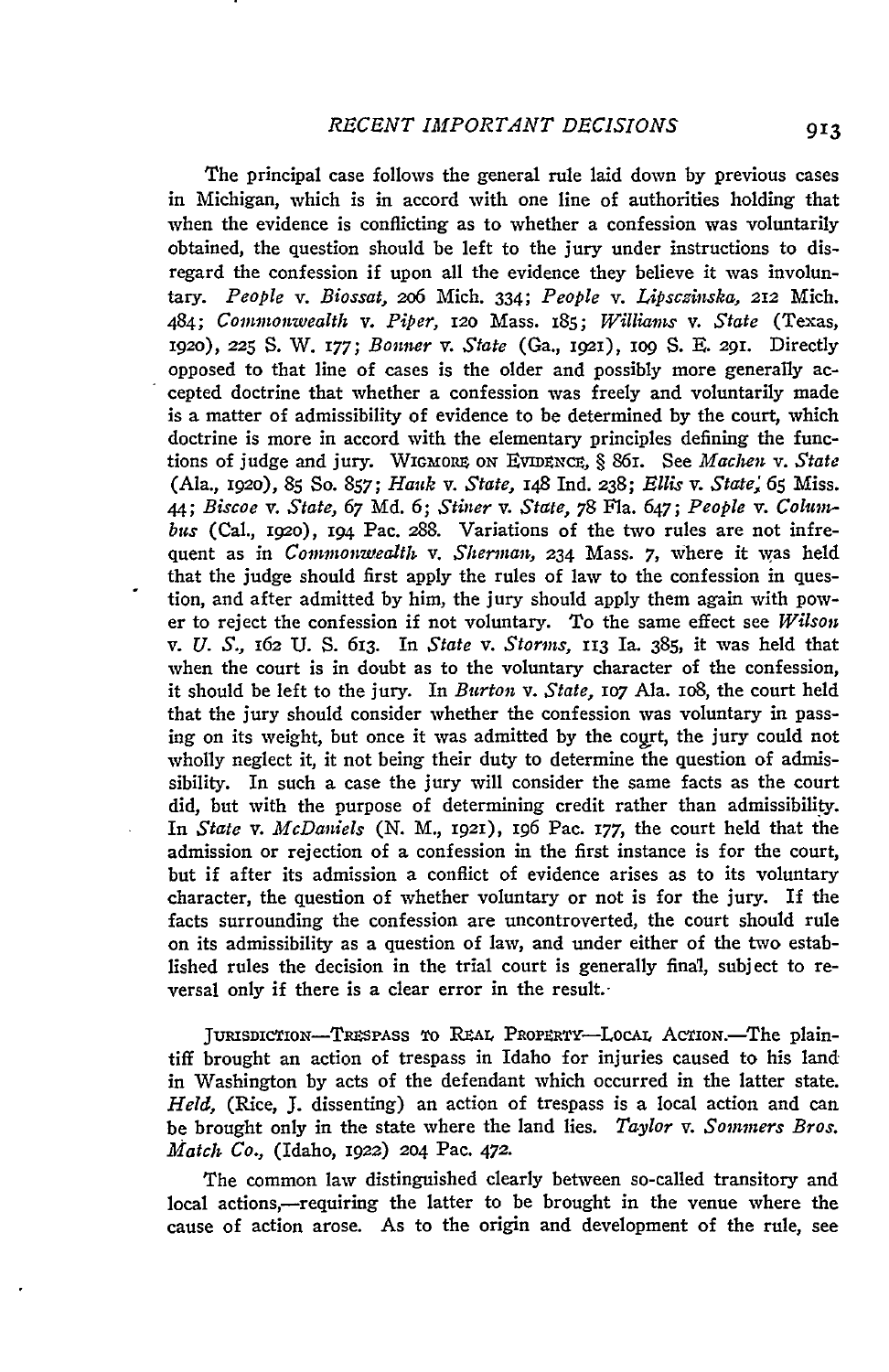article, *27* W. VA. L. QUART. 301. In *Mostyn* v. *Fabrigas,* (1774), 1 Cowp. 16r, Lord Mansfield pointed out the lack of· substantial difference between loca'l and transitory actions where "the whole that is prayed is a reparation in damages, or satisfaction to be made by process against the person or his effects, within the jurisdiction of the Court." He also referred to cases at *nisi prius* involving injuries to foreign lands in which he, as judge, overruled the objection that the action being local, the English courts had no jurisdiction, his ruling being based "upon this principle, namely, that the reparation here was personal, and for damages, and that otherwise there would be a failure of justice". The English courts, however, declined to follow Lord Mansfie'ld's suggestion. In *Doulson* v. *Matthews,* (1792), 4 T. R. 503, where trespass was brought in England for injuries to land in Canada, the court rendered the following opinion : "It is now too late for us to enquire whether it were wise or politic to make a distinction between transitory and local actions: it is sufficient for the courts that the law has settled the distinction, and that an action *quare clatesm1i fregit* is local. We may try actions here which are in their nature transitory, though arising out of a transaction abroad, but not such as are in their nature local." Though the distinction between local and transitory actions was abolished in England by the Court Rules adopted in 1873, 36 & *37* Victoria, 1873, c. 66, Rules of Procedure, 28, it was subsequently held that trespass could not be brought in England for injuries to land in a foreign jurisdiction. *British South Africa Co.* v. *Companhia de Mozambiq11e* [1893], A. C. 002. But see the opinion of the court which was reversed: *Companhia de Mozambique*  v. *British South Africa Co.*, [1892] 2 Q. B. 406, 415. The language and logic of the opinion in *Doulson v. Matthews, supra,* rendered in 1792, expresses quite accurately the view. supported by the great majority of American courts. The leading American case admits that the rule is technica1. (Marshall, J.) *Livingston* v. *Jefferson,* 1 Brock 203, Fed. Cas. No. 84n. Though the common law rule has been severely criticised even by the courts adopting it, only one court has absolutely rejected it. In *Little* v. *Chicago, etc., Ry. Co.,* 65 Minn. 48, the court, quoting Lord Mansfield's opinion with approval, refuses to support the common law rule because "it is purely technical, wrong in principle, and in practice often resu'lts in a total denial of justice." In some states it has been abolished by statute. Consolidated Laws of New York, Real Property Law, § 536. The courts have grasped at straws to remove cases from the rule. See cases referred to in *Little* v. *Chicago, etc., Ry. Co., supra,* and the exceptions to the rule noted in the opinion in the principal case. In *Huntington v. Attrill,* 146 U. S. 657, the Supreme Court of the United States suggested that there was no inherent reason for viewing trespass to real property as local, and that the rule was based rather upon convention and custom than upon a fundamental want of jurisdictional power. See also *Peyton* v. *Desmond,* 129 Fed. 1.

LANDLORD AND TENANT-CREATION OF NEW TENANCY UPON WAIVER OF Norice ro Quir.-A controversy arising between the defendants and sub-'lessees over an increase in rent, defendants gave notice to quit, which notice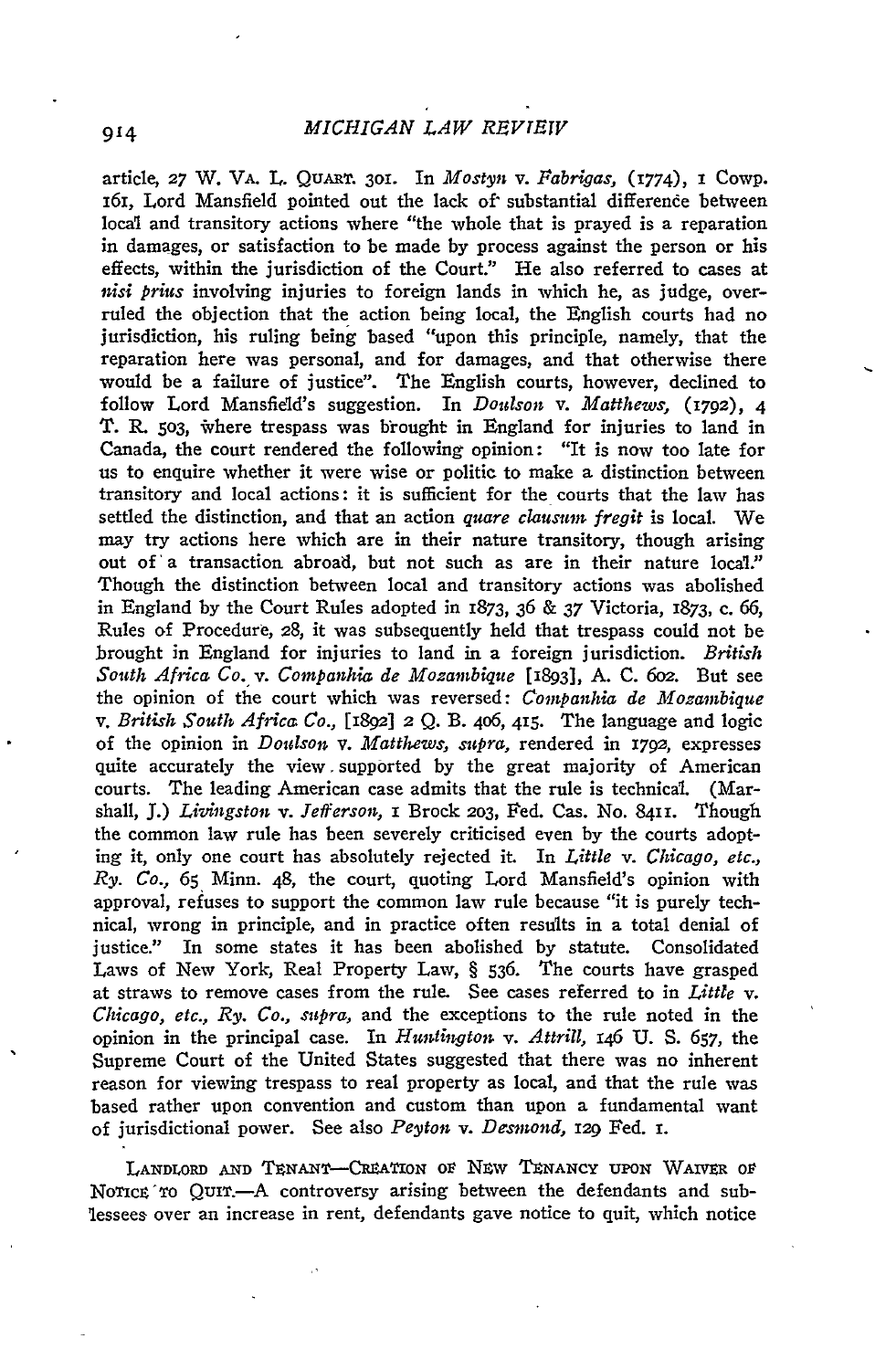was cancelled by the defendants before its expiration upon agreement by the sub-lessees to pay the increased rent. *Held,* that the notice to quit determined the sub-lease, and that waiver of the notice with an agreement to go on at the increased rent created a new tenancy, thus constituting a breach of defendants' covenant in the head-lease not to sub-let without leave, and entitling plaintiffs, the head lessors, to reenter. *Freeman* v. *Evans* [1922], l Ch. 36.

The principal case is controlled by a *dictum* in *Blyth* v. *Dennett* (1853), 13 C. B. 178, and the decision in *Taylettr* v. *Wildin,* L. R. 3 Ex. 303. The decision there was that a notice to quit determines the tenancy upon the expiration of the notice, and a waiver of the notice creates a new tenancy taking effect upon the expiration of the old one. It was there said: "Whether the notice to quit is given by the landlord or the tenant, the party to whom it is given is entitled to insist upon it, and it cannot be withdrawn without the consent of both." But an invalid or insufficient notice will not determine the tenancy. *Holme* v. *Bmnskill* (1878), 3 Q. B. D. 495. The above stated doctrine is adopted as the English rule by Woon. FALL, LANDLORD AND TENANT, p. 443 [Ed. 20], and FOA, LANDLORD AND TEN-ANT, p. 606 [Ed. 5]. Where the waiver comes after the date for the expitation of the notice, it is evident the only effect can be the creation of a new tenancy, but the Court of Appeal in Ireland declined to accept the doctrine that the only way to obviate the effect of a notice to quit was by the creation of a new tenancy, and in *I11chiq11in* v. *Lyons, 20* L. R. Ir. 474, held that a notice to quit which during its currency was abandoned by consent of the parties did not *per se* put an end to a tenancy from year to year. This view has much support in this country. TIFFANY, LANDLORD AND TENANT, § *205.* And many cases, probably the majority, in this country say that the party giving the notice may waive it at his option before it has been acted upon. *Collins* v. *Caiity,* 6 Cush. (Mass.) 415; *Whitney* v. *Swett, 22* N. H. ro; *Sitpplee* v. *Timothy,* 124 Pa. St. 375; *Arcade Invest. Co.* v. *Gieriet, 99*  Minn. 277. But see *contra, Western Union Tel. Co. v. Penn. R. Co.*, 120 Fed. 362, in which the distinction was made that a withdrawal of a notice to quit was not, like a waiver of forfeiture, the act of one party, but required the assent of both. In the principal case the court admit the decision is technical, but justify it largely on the ground of redress to an injured third party, the defendants having violated the same covenant under their previous yearly tenancy. And in *Tayleur v. Wildin* the action was against a third party, guarantor of the rent. There is an attempt to reconcile these cases with *Inchiquin v. Lyons,* where the point was raised by the lessor, by saying that as between the parties and anyone else it may be quite right to consider the old tenancy at an end, but not as between lessor and Jessee, since the effect of such holding would be to turn present tenants into future tenants and destroy va1uable rights annexed to old tenancies. It would seem conducive to uncertainty and confusion to make the question depend upon whether or not the point was raised by a third party. The better rule would

Ä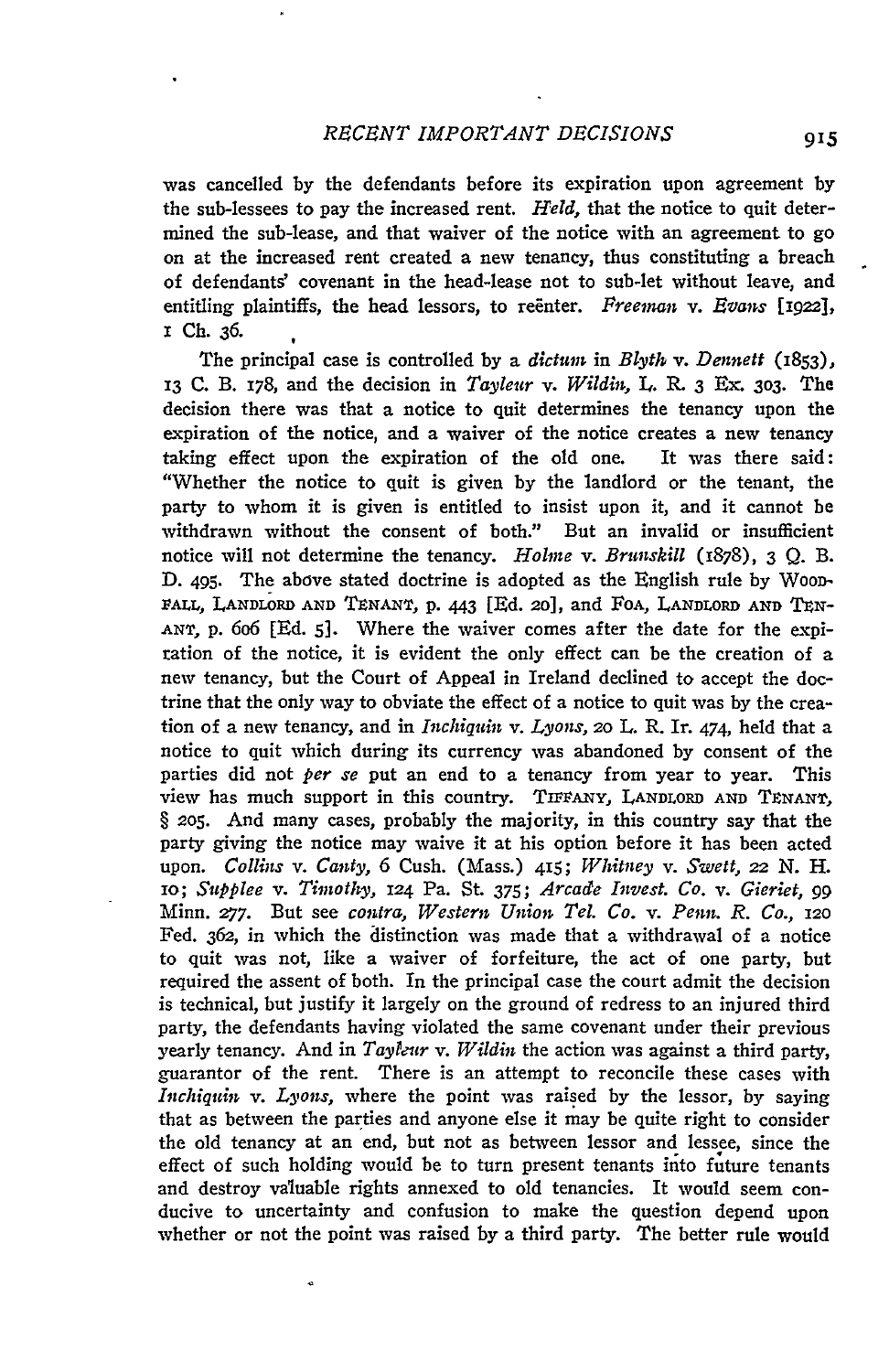seem to be that, where the notice is cancelled with the consent of both parties before the date set for its expiration, a new tenancy is not necessarily created.

NEGLIGENCE-RES IPSA LOQUITUR.-D laundry company was the lessee of P's premises, which were damaged by an explosion of the laundry boiler. D casualty company had inspected the boiler and issued a contract of insurance thereon to the laundry company. In an action against both it was *held,*  the doctrine of *res ipsa loquitur* applied to the laundry company, which was in exclusive contro1 of the boiler, but did not apply to the casualty company because it was not in control. *Kleinman* v. *Banner Laundry Company et al.* (Minn., 1921), 186 N. W. 123.

The fact that the Minnesota court applied the doctrine of *res. ipsa loquitiw* to a boiler explosion is of no particular importance in view of the same holding in an earlier case. *Fay v. Davidson*, 13 Minn. 523. For a collection of cases indicating that the modern tendency is to the contrary, see note in II3 Am. St R. g86. The interesting point is the distinction made between the laundry company and the casualty company. The report does not indi. cate upon what theory the casualty company was joined in the action. It may have been for its own possible negligence in inspection, etc. *Van Winkle* v. *American Steam Boiler Co.,* 52 N. J. L. 240. If such was the case, the distinction appears to be sound. No inference of negligence can logically be drawn against it from the mere fact that the boiler exploded while in the exclusive control of another. Application of the doctrine would result in a finding of negligence, but would not determine whose negligence it was. However, the casualty company may have been joined as the real party in interest by virtue of the contract of insurance, the terms of which do not appear in the report. If this was the case, and the casualty company was 1iable for the negligence of the assured, the distinction which the court makes would appear to be erroneous. Although the cases are replete with declarations that the doctrine of *r.es ipsa loquitur* has no application unless the defendant was in exclusive control, yet in all these cases, so far as has been found, the negligence sought to be inferred was the negligence of the defendant. *McGillivray* v. *Grt. North. Ry. Co.,* 138 Minn. 278; *Transportation Co.* v. *Downer,* II Wall. (U. S.) 129; *Scott* v. *Dock Co.,* 3 Hurl. & C. 596. No case has been found in which the question has been square1y raised, but it is submitted that the doctrine is applicable on principle against anyone . who is liable for the negligence of another if it would be applicable against that other.

SALES-RIGHTS OF THIRD PARTIES UNDER WARRANTIES.-In a suit by the vendee against the vendor for failure of vendor's warranty of title the court said by way of *dictum:* "Warranties of chattels are available only between the parties to the contract and not in favor of third parties." *Crocker* v. *Barro1i* (Mo., 1921), 234 S. W. 1032.

This statement has been generally held to express the 1aw. 14 MICH. L. REV. 264; WILLISTON, CONTRACTS, § 998; WILLISTON, SALES, § 244; Talley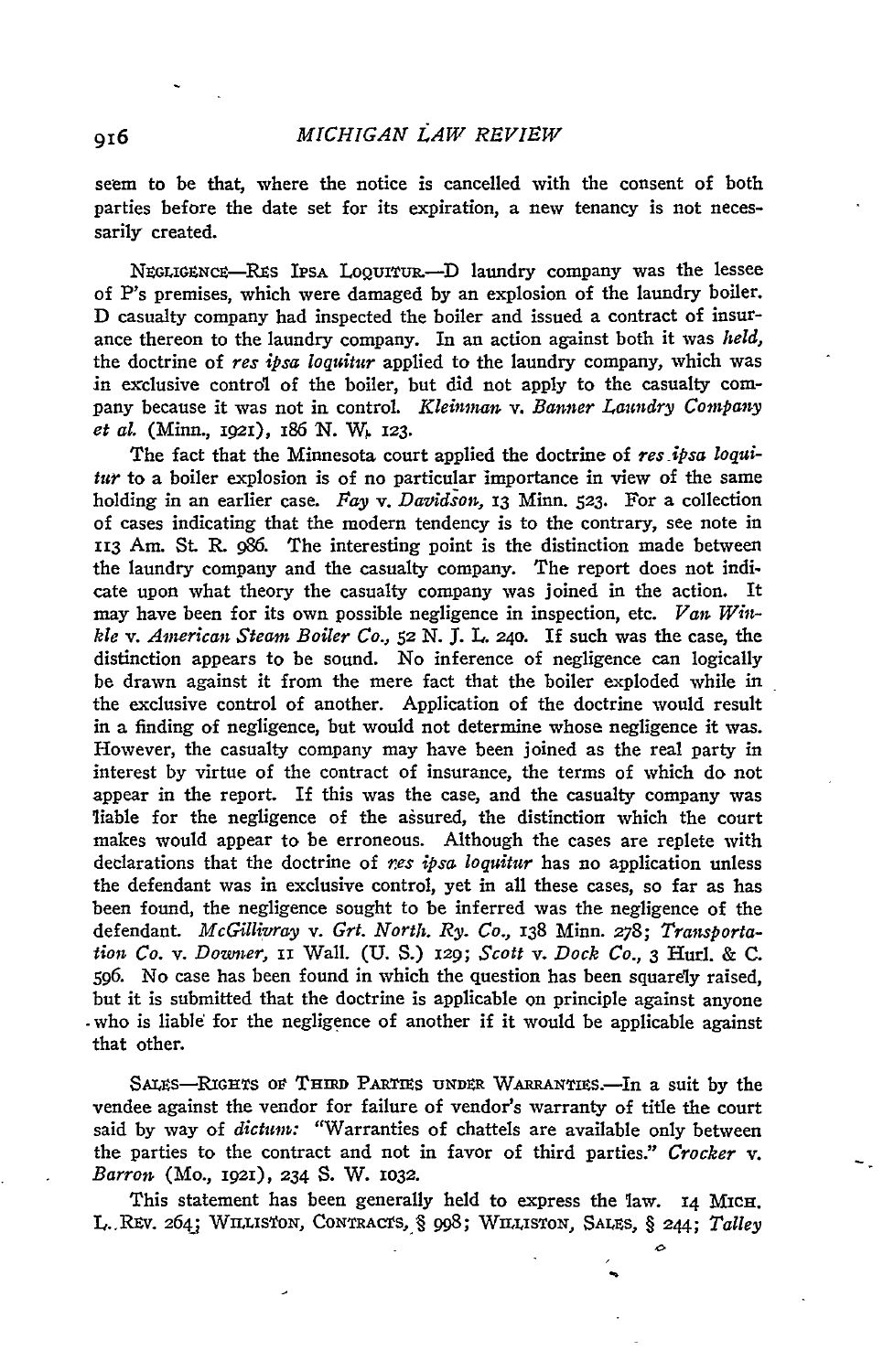v. *Beever and Hi11des,* 33 Tex. Civ. App. *675; Carter* v. *Harden,* 78 Me. S28; *Smith* v. *Williams,* II7 Ga. 782; *Hood* v. *Warreti* (Ala., 1921), 87 So. 524 However, some courts express a willingness to abandon the older view where the subvendee sues on a warranty of food. In *Chysky* v. *Drake Bras.*  Co., 182 N. Y. S. 459, where the plaintiff sued for injuries resulting from a mouth infection caused by a wire contained in a cake of the defendant's manufacture which the plaintiff had purchased through a retailer, the court said: " $* * I$  am of the opinion that the implied warranty of the defendant of the fitness of the cake for human consumption extended to the ultimate consumer of the cake  $* * *$  and that the implied warranty inured to the benefit and protection of the p1aintiff, although there was no direct contractual relation between the plaintiff and the manufacturer of the cake." Statements to the same effect are found in the following: *Tomlinson* v. *Armour, 75* N. J. L. 748 (diseased meat); *Parks* v. *C. C. Yost Pie Co., 93*  Kan. 334 (decayed pie); *Catani* v. *Swift* & *Co.,* 251 Pa. 52 (trichinae in meat); *Ward* v. *Morehead City Sea Food Co.,* 171 N. C. *33* (decayed mullets); *Davis* v. *Van Camp Packing Co.* (Ia., 1920), 176 N. W. 382 (diseased meat-in baked beans). But when we analyze these cases we find only *Catani* v. *Swift* & *Co., supra,* holding that the implied warranty makes the manufacturer absolutely liable without regard to negligence. Even in that case the court relies on cases decided upon tort 1iability. In all the other cases above cited the element of negligence was possibly present, so that we cannot say the courts' decisions were not influenced thereby. In effect, then, these cases may go no further than the negligence doctrine of *Thomas*  v. *Winchester,* 6 N. Y. *397,* where the manufacturer was held liable to the third party consumer. See also  $18$  MICH. L. REV. 436. Public policy, however, may justify the extension of the manufacturer's liability upon the implied warranty in food cases.

TRIAL-INSTRUCTION ON A LOWER DEGREE OF CRIME WHEN THERE IS NO EVIDENCE THEREOF IS REVERSIBLE ERROR. The defendant was indicted for murder and was convicted of involuntary manslaughter. The defendant moved for a new trial on the ground that it was error for the court to submit the issue of involuntary manslaughter when there was no evidence whatever to indicate that the killing was unintentional. *Held,* reversible error. *State* v. *Pruett* (N. M., 1921), 203 Pac. 840.

Whether or not an instruction on a lower degree of crime, when there is no evidence thereof, is reversible error is in conflict. The majority of cases hold that such an instruction is reversible error. *Jordan v. State*, 117 Ga. 405; *Diche11s* v. *Peaple, 67* Colo. 409; *People* v. *Hmitfagton,* I38 Cal. z6I. The theory upon which these cases proceed is that an instruction should be based upon the evidence. Otherwise there would be the anomaly of a man convicted and punished for an offense which the evidence totally fails to show was ever committed by him. The minority of courts, however, hold that such an instruction is one of which the defendant cannot complain. *State v. Quick, 150 N. C. 820; Bennett v. State, 95 Ark. 100. In the last* 

917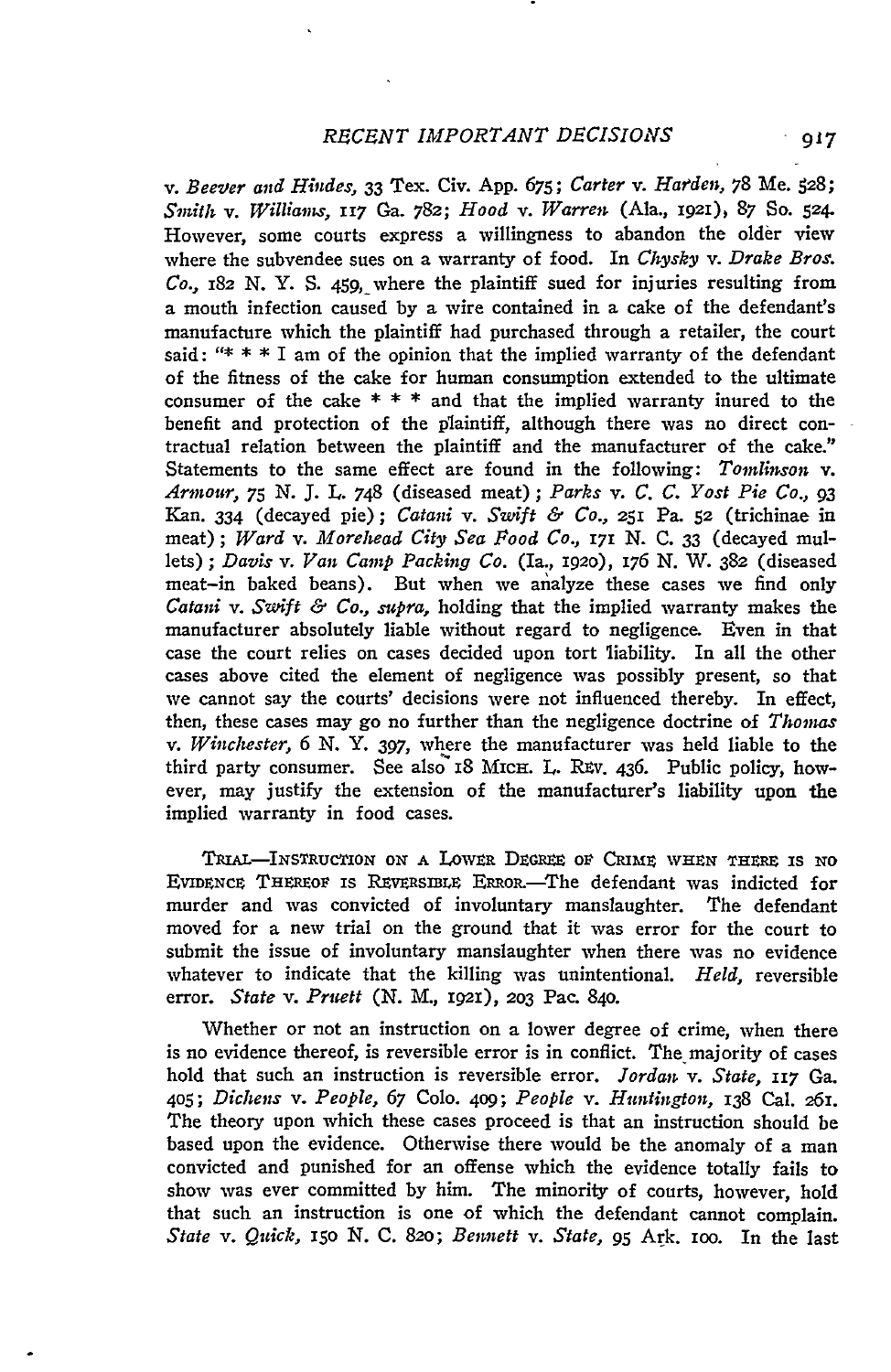case cited the court said "the defendant cannot complain of instructions that allowed the jury to find him; guilty of a lower degree of homicide than he was really guilty of under the evidence, if guilty at all." It would seem that the rule which confines the instruction strictly to the evidence is the better, for an instruction in regard to a lower degree of crime, when not warranted by the evidence, would operate as an inducement to sentimental jurors to convict of one of those grades when they should convict the accused of the higher or acquit him altogether.

TRUSTS-GRAIN COMPANY HELD TRUSTEE OF PROCEEDS FROM SALE OF MORTGAGED GRAIN DELIVERED TO IT.-Grain was delivered to D, a grain company, by one who had previously mortgaged it to P. P notified D of its mortgage and directed it not to sell the grain nor pay the mortgagor for it. But D later sold the grain, retaining the proceeds of the sale. The mortgagor later became bankrupt and the referee in bankruptcy obtained a court order requiring D to pay over to him these funds as the property of the mortgagor. In a suit by P it was *held* that D had become a trustee of the funds for P and as such was liable to P for the loss, for if it had disclosed the fact that it was a trustee it would have defeated the attachment by the referee in bankruptcy. *Bank of Brookings v. Aurora Grain Co. et al.* (S. D., 1922), 186 N. W. 563.

In a prior hearing in the same court, 43 S. D. 591, 181 N. W. 909, it had been held that the grain company was a gratuitous bailee, not a trustee, and consequently not liable because it could not question the legality of the process by which the grain was taken from it. The basis of this holding was that the mortgagee had consented to the sale by the grain company, so the latter had done nothing wrongful. There was consequently nothing on which to base an involuntary trusteeship. Two justices dissented, and on the rehearing, here noted, their opinion was adopted by the majority of the court as being 'in all things correct." This opinion seems to be based on the premise that the sale by the grain company was not with the consent of the mortgagee. If the sale was made in violation of the mortgagee's rights it was a conversion; if in recognition of them, the grain company voluntarily became a trustee of the proceeds for the mortgagee. It would, perhaps, have been clearer simply to call it a case of constructive trust based on conversion. See Boggar, Trusts,  $\S$  37. The holding seems sound, although trust principles are applied to a somewhat unusual case.

UNFAIR COMPETITION-FURNISHING MEANS TO RETAILER. Complainant made a liquid preparation of quinine with the bitter taste disguised, and colored and flavored by chocolate. Through salesmen it was submitted to physicians, who came to prescribe it and their prescriptions were filled by pharmacists to whom it was sold by the complainant. Later the defendant began to make the same preparation, as it had the right to do, and though it did not sell the preparation as the complainant's it carefully selected a chocolate which gave it the same flavor and color. By representing that it could be used in filling prescriptions for the complainant's "coco-quinine"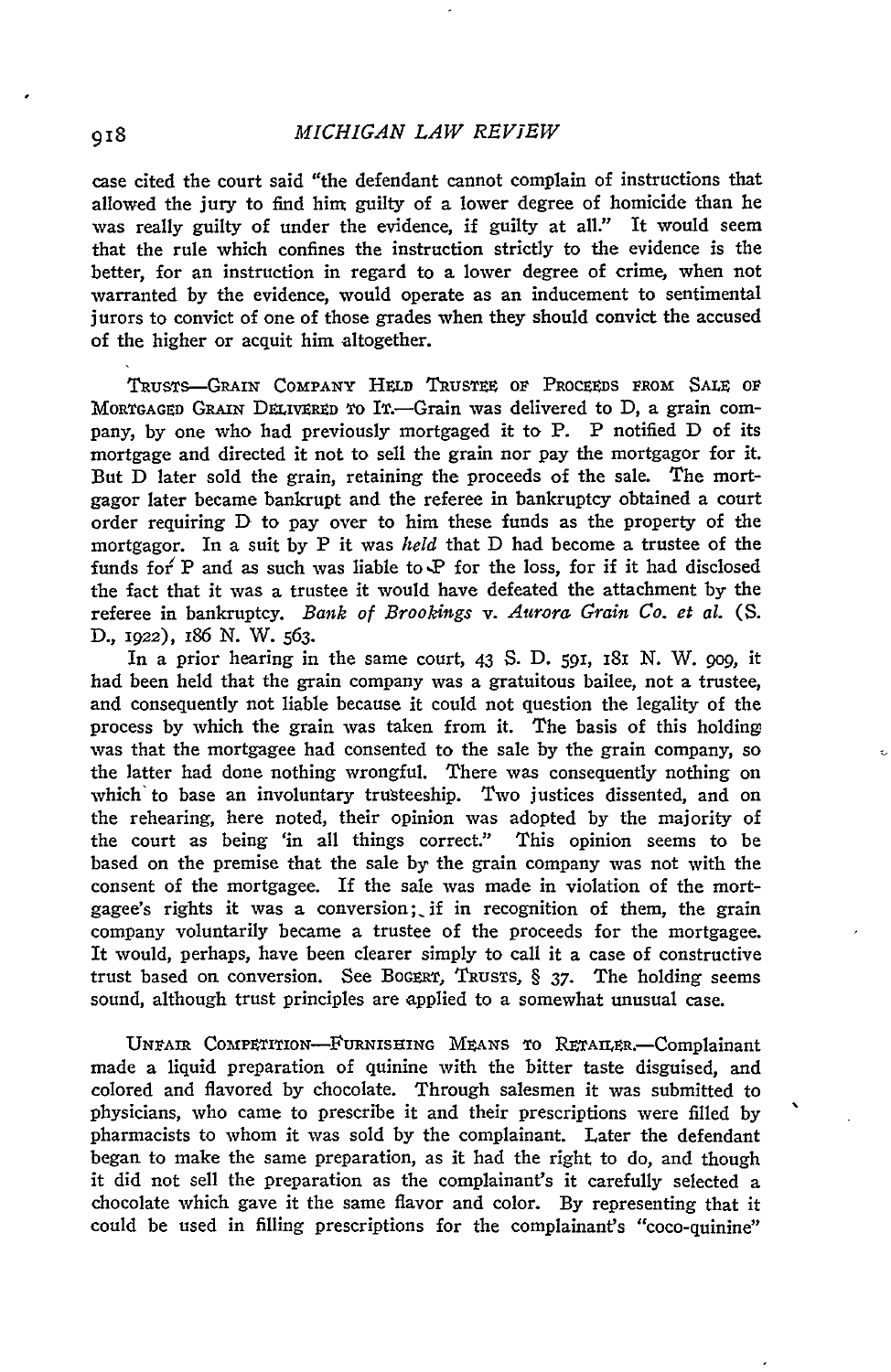and by selling it at a lower price, it induced pharmacists to buy and use it for that purpose. *Held,* that by such conduct the defendant made itself a party to the deception of the ultimate purchaser, and was chargeable with unfair competition, and that to prevent such deception it should be enjoined from using chocolate-in its preparation. *Eli Lilly* & *Co. v. Wm. R. TVarner*  & *Co., 275* Fed. *752.* 

The unfair competition is in the deceit of the ultimate purchaser. It is no defense that the retailer is not deceived. *Lever v. Goodwin* [1887], 36 Ch. Div. 1; *George G. Fox Co. v. Gly1111,* 191 Mass. 344 *9* L. R. A. (n. s.) 1096. See also Federal Trade Commission v. Winsted Hosiery Co., cited in the following note. The precise question presented by the principal case is whether injunctive relief may be had against the manufacturer when the actuaf fraud is committed by the retailer. That this relief may not be had when he is unconnected with the fraud except for supplying the instrument with which it was committed was accepted in the case of *Hostetter* **v**. *Fries,* 17 Fed. 620, and in *Royal Co. v. Royal,* 122 Fed. 337, it was suggested, but not decided, that if tricky retailers, knowing better, represent the defendant's articles as the goods of the complainant, it is probably not a matter for which the defendant is responsible. The court in the principal case was careful to state that the question was not whether the defendant was responsible for the fraud of the retailers, but whether, in counseling fraud and supplying an innocent means, it was itself guilty of fraud. Some courts have held that it is enough to show that the defendant made it possible for the retailer to sell the goods in such a way as to deceive the ultimate purchaser. *New England Awl* & *Needle Co. v. Marlborough Awl* & *Needle Co.,* 168 Mass. 154 For a collection of cases, see note to *George G. Fox Co. v. Glynn, 9* L. R. A. (n. s.) 1096. The court's statement of the question in the principal case is due to the fact that federal courts adhere to. the rule that a fraudulent intent is necessary in a case of unfair competition, and must be proved in order to claim the intervention of a court of equity. *Hires v. Villepuge,* 1g6 Fed. 890; *Elgin Watch Co. v. Illinois Watch Co.,* 179 U. S. *665,* 674 A contrary view prevails in England and a number of the state courts. *Singer Mfg. Co. v. Wilson* [1877], 3 App. Cas. 376; Wirtz v. *Eagle Bottling Co.,* 50 N. J. Eq. 164 In accord with the principal case, holding that relief will be granted against the manufacturer if shown that his purpose in selling the retailer was to defraud the public, are *Coco Cola Co. v. Gay Ola Co-.,* 200 Fed. 720 (beverage) ; *Royal Co.* v. *Royal, supra*  (name); *Lever v. Goodwin, supra* (wrapper).

UNFAIR COMPETITION-PROTECTION OF THE PUBLIC.-Defendant sold to retailers underwear branded as "gray wool," "natural wool," and the like. Much of it contained, in fact, only a: small percentage of wool. The Federal Trade Commission ordered defendant to cease using so deceptive brands. Held, the order was within the power of the Commission and valid. Fed. *Trade Com. v. Winsted Hosiery Cc.* (U. S. Sup. Ct., April *24,* 1922).

The defense was that only the public were deceived ; that retailers knew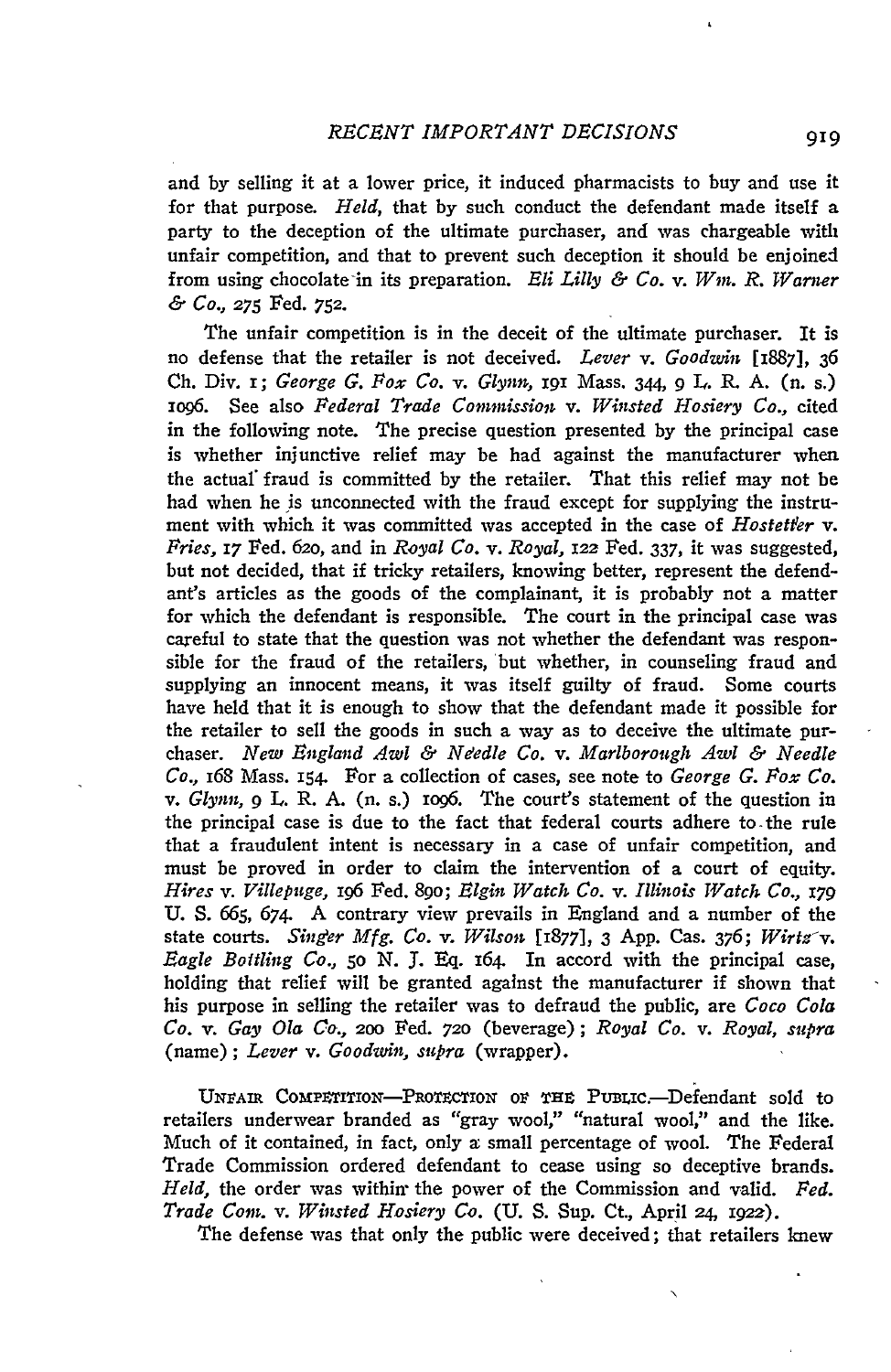the brands to be inaccurate; that there was, therefore, no unfair competition and the Commission had no power to act. The early part of the Supreme Court's opinion suggests that the interest of the public might be sufficient basis for the order, but its validity is eventually predicated on the fact that by deceiving the public the defendant was in effect unfairly competing with other manufacturers. For comment on the decision in the court below as to the scope of the Commission's powers, see *20* MICH. L. REY. 122, 781, wherein the contrary decision of the lower court is adversely commented on.

Wills-Construction-If Two Clauses ARE Repugnant, LATER CLAUSE CoN'tROI.S.-Testator gave to his wife all his property to hold in trust for their granddaughter and adopted daughter, Margaret. Upon the death of his wife all the property remaining he gave to Margaret for her sole use and benefit. Finally, he named two persons guardians and administrators until Margaret should be twenty-one. It was adjudged below that these provisions were repugnant, that the later should prevail over the earlier, and that therefore the effect was to give the wife a- life interest, with remainder over to Margaret. *Held,* that all could be reconciled, and that the property was given in trust for Margaret, the wife taking nothing. *Martin v. Palmer* (Ky., 1921), 234 S. W. 742.

It should be taken as a legal axiom that intent is the pole star in the construction of wills. Citations are not needed to the principles that this intent is to be gathered from the will as a whole, endeavoring, if possible, to give full effect to every part. If one construction will, while another will not, do this, the former is to be preferred, if possible. Usually, as in the principal case, the court is able to find a possible construction that does this, and there is no need to decide which of two clauses is to prevail. Often a later clause modifies or cuts down an earlier. *Greiner v. Heins* (Ind. App., 1921), 131 N. E. 20, in which this was not the case because the later clause was not clear. Sometimes the court resorts to implications to overcome apparent conflict. *Porter* v. *Union Trust Company,* 182 Ind. 637. This case, like the principal case, follows the usual statement that if two clauses of a will cannot be reconciled, and are equally specific, the later controls. This is sometimes put on the ground that we deal with a man's last will, and the latest clauses therefore control. But this is merely specious, for the whole will must be regarded as at one moment, viz., at the moment of its execution, the will of the testator, and no part is later in his intent than any other. The mere arrangement of the various paragraphs has no such significance as is often supposed. Indeed,' in some jurisdictions the rule is stated to be that if different provisions are so repugnant that both cannot stand the first must prevail. *Hiller v. Herrick* (Ia., 1920), 179 N. W. 113. Whichever rule be adopted in the few cases in which reconciliation is not possible, it is a mere rule of convenience, and is not to be applied if from the whole will and the surrounding circumstances it appears that it would defeat the intention of the testator. That intent is .to be gathered from the whole will. *Davis* v. *Kendall* (Va., 1921), 107 S. E. 751.